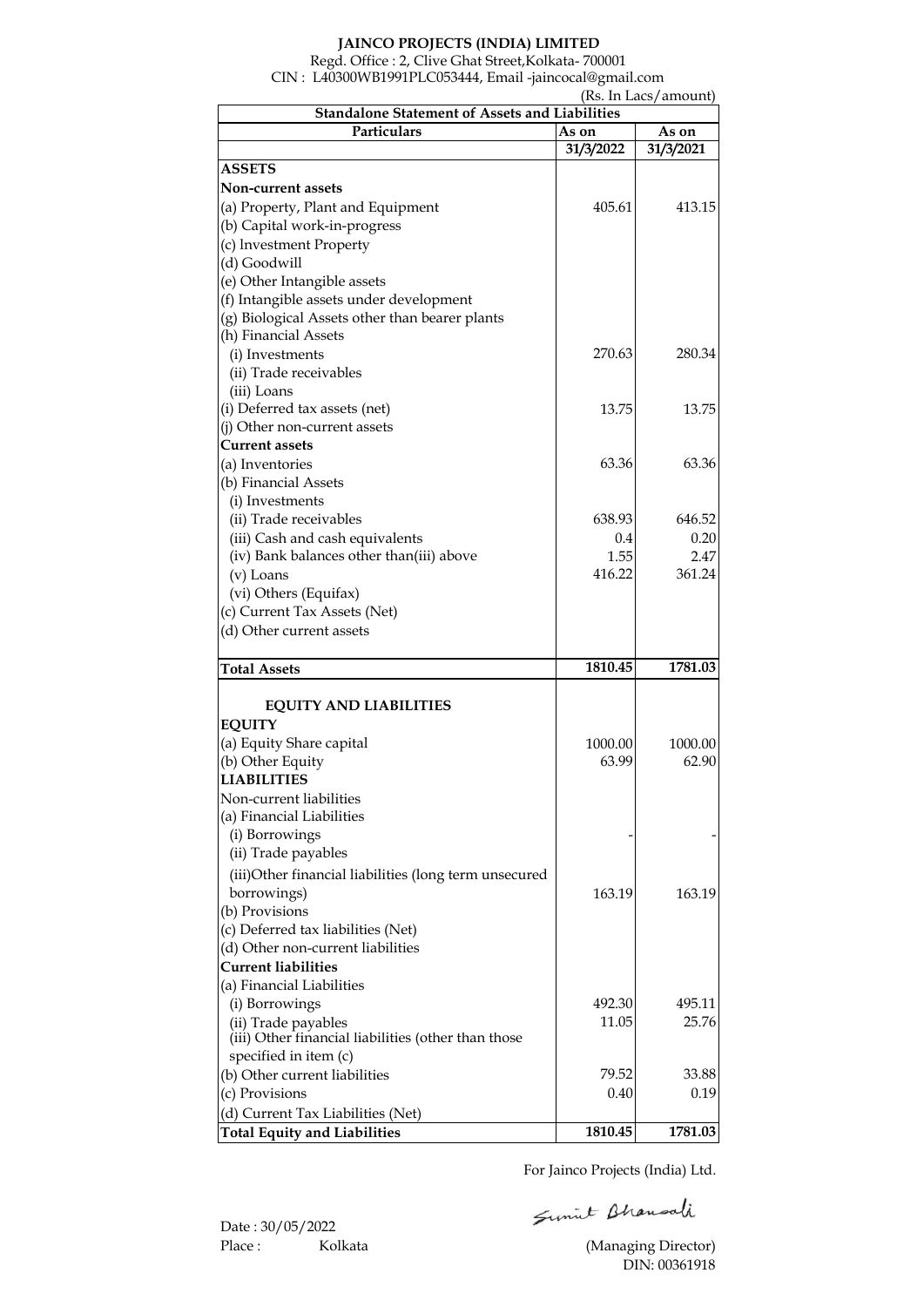#### **JAINCO PROJECTS (INDIA) LIMITED**

Regd. Office :2, CLIVE GHAT STREET, ROOM NO. 4 A, 4TH FLOOR, KOLKATA-700001

CIN : L40300WB1991PLC053444 Email - jaincocal@gmail.com Statement of Standalone Results for the Quarter and Year ended 31/03/2022

|              | (Rs. In Lacs/amount)                                                   |                                    |                          |                              |                          |                          |  |
|--------------|------------------------------------------------------------------------|------------------------------------|--------------------------|------------------------------|--------------------------|--------------------------|--|
|              |                                                                        | <b>Ouarter Ended</b><br>Year ended |                          |                              |                          | Year ended               |  |
|              | Particulars                                                            | 31/3/2022                          | 31/12/2021               | 31/3/2021                    | 31/3/2022                | 31/3/2021                |  |
|              |                                                                        | (Unaudited)                        | (Unaudited)              | (Unaudited)                  | (Audited)                | (Audited)                |  |
|              | Revenue From Operations                                                | 23.28                              | 4.54                     | 5.39                         | 30.66                    | 8.99                     |  |
| $\mathbf{I}$ | Other Income                                                           | (0.39)                             | 0.03                     | (0.11)                       | 0.85                     | 1.65                     |  |
| Ш            | Total Income (I+II)                                                    | 22.89                              | 4.57                     | 5.28                         | 31.51                    | 10.64                    |  |
| IV           | Expenses                                                               |                                    |                          |                              |                          |                          |  |
|              | Cost of Materials Consumed                                             | $\overline{\phantom{a}}$           | $\overline{\phantom{a}}$ | $\overline{\phantom{a}}$     | $\overline{\phantom{a}}$ | $\overline{\phantom{a}}$ |  |
|              | Purchases of Stock-in-Trade                                            | L,                                 | ÷.                       | ÷                            | $\overline{a}$           |                          |  |
|              | Changes in inventories of finished goods, Stock-in-Trade and           |                                    |                          |                              |                          |                          |  |
|              | work-in progress (on account of sales)                                 |                                    |                          | (1.53)                       |                          |                          |  |
|              | Employee benefits expense                                              | 0.25                               | 0.20                     | (0.15)                       | 1.37                     | $\Omega$                 |  |
|              | <b>Finance Costs</b>                                                   | 0.01                               | $\sim$                   |                              | 0.01                     | 0.27                     |  |
|              | Depreciation and amortisation expenses                                 | 6.83                               | 0.36                     | 0.30                         | 7.91                     | 1.44                     |  |
|              | Other Expenses                                                         | 14.63                              | 3.99                     | 5.03                         | 20.93                    | 8.75                     |  |
|              | Total Expenses (IV)                                                    | 21.72                              | 4.55                     | 3.65                         | 30.22                    | 10.46                    |  |
| V            | Profit/(loss) before exceptional items and tax (III-IV)                | 1.17                               | 0.02                     | 1.63                         | 1.29                     | 0.18                     |  |
| VI           | <b>Exceptional Items</b>                                               | $\sim$                             | $\sim$                   |                              |                          | $\overline{a}$           |  |
| VII          | Profit/ (loss) before tax(V-VI)                                        | 1.17                               | 0.02                     | 1.63                         | 1.29                     | 0.18                     |  |
| VIII         | Tax Expense:                                                           |                                    |                          |                              |                          |                          |  |
|              | (1) Current Tax                                                        | 0.20                               | $\overline{\phantom{a}}$ | 0.06                         | 0.20                     | 0.06                     |  |
|              | (2) Deferred Tax                                                       |                                    | ÷.                       |                              |                          |                          |  |
|              | (3) Tax adjustment for earlier years                                   |                                    |                          |                              |                          |                          |  |
| IX           | Profit/(Loss) for the period (VII-VIII)                                | 0.97                               | 0.02                     | 1.57                         | 1.09                     | 0.12                     |  |
| X            | Other Comprehensive Income                                             |                                    |                          |                              |                          |                          |  |
|              | A. (i) Items that will not be reclassified to profit or loss           | $\overline{\phantom{a}}$           | $\overline{\phantom{a}}$ | $\overline{\phantom{a}}$     | ۰                        | $\sim$                   |  |
|              | (ii) Income tax relating to items that will not be reclassified to     |                                    |                          |                              |                          |                          |  |
|              | profit or loss                                                         | $\tilde{\phantom{a}}$              | $\tilde{\phantom{a}}$    | $\qquad \qquad \blacksquare$ | $\overline{\phantom{a}}$ | $\overline{\phantom{a}}$ |  |
|              | B. (i) Items that will be reclassified to profit or loss               | ٠                                  | $\tilde{\phantom{a}}$    | $\overline{a}$               | $\overline{\phantom{a}}$ |                          |  |
|              | (ii) Income tax relating to items that will be re classifies to profit |                                    |                          |                              |                          |                          |  |
|              | or loss                                                                | ÷                                  |                          |                              | $\overline{a}$           |                          |  |
|              | Total Comprehensive Income for the period (IX+X)                       |                                    |                          |                              |                          |                          |  |
|              | Comprising Profit (Loss) and Other Comprehensive Income for            |                                    |                          |                              |                          |                          |  |
| ΧI           | the period)                                                            | 0.97                               | 0.02                     | 1.57                         | 1.09                     | 0.12                     |  |
| XII          | Paid up Equity Share Capital (Face value of Rs. 10/-)                  | 1000                               | 1000                     | 1000                         | 1000                     | 1000                     |  |
| XIII         | Earnings per equity (for Continuing operation):                        |                                    |                          |                              |                          |                          |  |
|              | (1) Basic                                                              | 0.01                               | 0.00                     | 0.02                         | 0.01                     | 0.00                     |  |
|              | (2) Diluted                                                            | 0.01                               | 0.00                     | 0.02                         | 0.01                     | 0.00                     |  |

Notes:

1 The figures of the last quarter are the balancing figures between audited figures in respect of the full financial year upto 31st March 2022 and the unaudited published year to date figures upto 31st December 2021 being the date of the end of third quarter of the financial year which were subjected to a limited review.

2 The Company has adopted Indian Accounting Standard ('Ind AS') notified by the Ministry of Corporate Affairs with effect from April 01, 2020 and accordingly these financial results have been prepared in accordance with relevant Ind AS prescribed under section 133 of the Companies Act, 2013 read with rules issued thereunder. The Company's management has exercised necessary due diligence to ensure that such financial results provide a true and fair view of its affairs.

3 Operating segments as defined in IND AS 108 is not applicable as there are no separate reportable segments

4 The format for audited results as prescribed in SEBl's Circular CIR/CFD/CMD/15/2015 dated 30th November, 2015 has been modified to comply with requirements of SEBl's circular dated 5th July, 2016, Ind AS and Schedule III (Division II) to the Companies Act, 2013 which are applicable to Company that are required to comply with Ind AS.

5 The figures are regrouped/rearange whereever necessary.

6 Financial Cost / Charges are accounted for, on payment basis as there has been dispute between the financier and company and the matter is subjudice.

7 No Provisions has been made in accounts for Contingent Liabilities

8 Payment of Various Creditor and Debtors are subject to litigation/suits/claims filed against and by the company. The effect of the same has been taken as per the management representation/views of the same.

9 Balances of parties are subject to confirmation and reconciliation thereof.

10 Only relevant notes are provided above, the Financial Statements prepared as per IND-AS contains detailed significant accounting policies and notes to accounts.

For Jainco Projects (India) Limited

Sumit Bhausali

Sumit Bhansali (Managing Director) DIN: 00361918

Date : 30/05/2022 Place : Kolkata